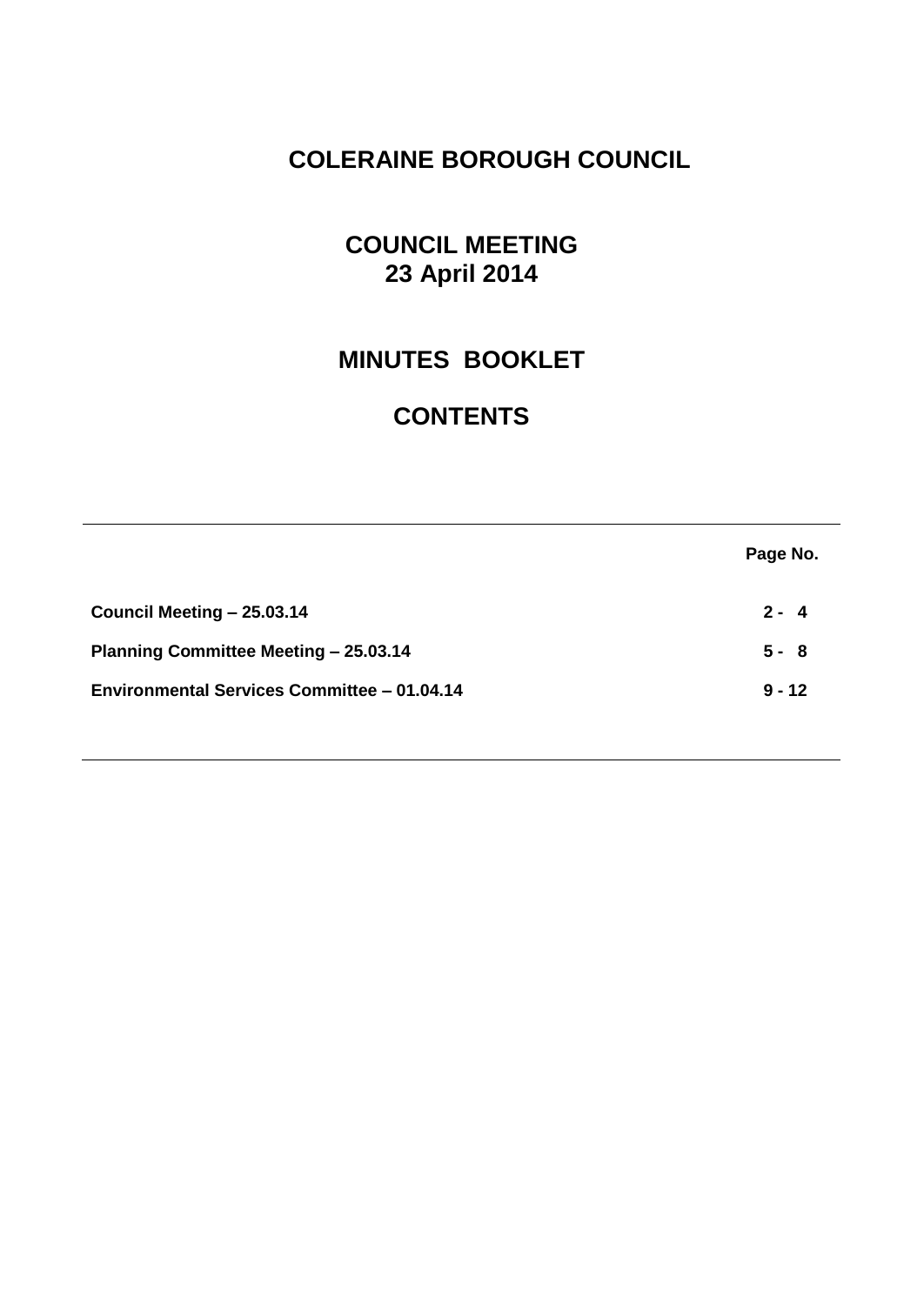| <b>Meeting</b> | <b>Council</b>                                                                                                                                                                                      |
|----------------|-----------------------------------------------------------------------------------------------------------------------------------------------------------------------------------------------------|
| Date and Time  | 25 March 2014 at 8.00 pm                                                                                                                                                                            |
| Location       | Council Chamber, Cloonavin                                                                                                                                                                          |
| <b>Chair</b>   | The Mayor, Councillor D Harding                                                                                                                                                                     |
| <b>Present</b> | Deputy Mayor, Councillor M Fielding                                                                                                                                                                 |
|                | Aldermen P Fielding, M Hickey, N Hillis and J McClure                                                                                                                                               |
|                | Councillors C Alexander, C Archibald, D Barbour, Y Boyle, T Clarke,<br>S Cole, G Duddy, B Fitzpatrick, R Holmes, W King, M Knight-McQuillan,<br>R Loftus, W McCandless, S Quigley and C Sugden      |
| In Attendance  | Acting Town Clerk and Chief Executive, Head of Central Services, Head of<br>Finance, Head of Leisure Services, Head of Operations, Principal<br>Administrative Officer and Administrative Assistant |

# **1 APOLOGIES**

An apology was recorded for Alderman Creelman.

# **2 CHAIR'S BUSINESS**

#### **2.1 Mayor's Reception**

The Mayor advised that he intended to invite Mr Andrew Trimble and Ms Jenna McCorkell to a Reception in recognition of their recent sporting achievements.

# **3 DECLARATIONS OF INTEREST**

There were no Declarations of Interest.

# **4 'IN COMMITTEE**'

It was agreed to take a number of items 'In Committee' at the end of the Meeting.

# **5 MINUTES**

The Minutes of the Council Meeting of 25 February 2014 were confirmed and signed.

# **5.1 Review of Governance Arrangements – Committee Structure**

It was agreed that the word 'public' be added to the Minute to clarify that the press and the public would be allowed access to all non-confidential matters.

# **6 COMMITTEE REPORTS**

# **6.1 Planning Committee**

The Minutes of the Planning Committee meeting of 25 February 2014 were proposed by the Vice Chair, Councillor Boyle, seconded by Councillor Fitzpatrick and agreed.

# **6.2 Environmental Services Committee**

The Minutes of the Environmental Services Committee meeting of 4 March 2014 were proposed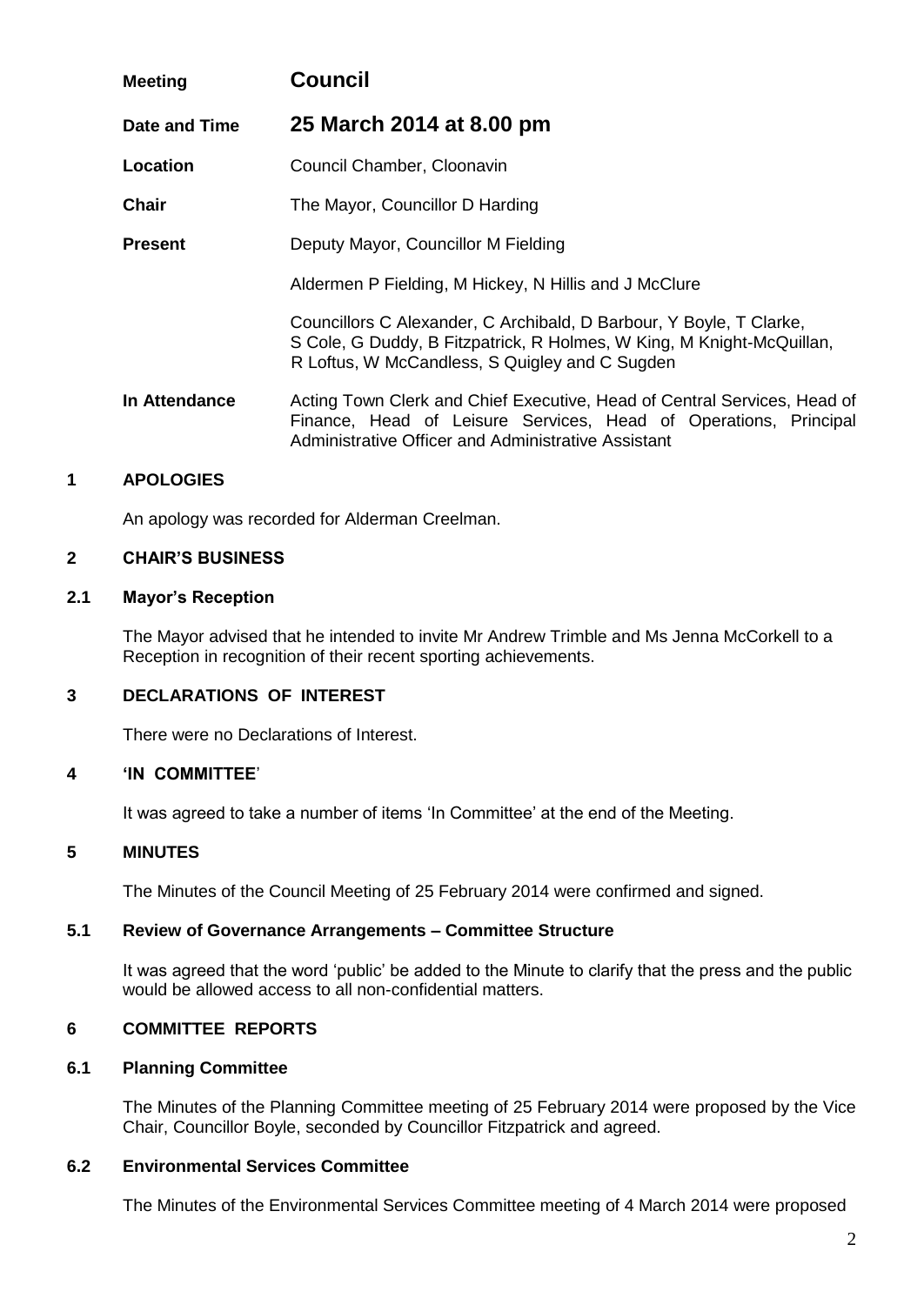by the Chair, Councillor Archibald, seconded by Councillor King and agreed.

# **6.3 Corporate Affairs Committee**

The Minutes of the Corporate Affairs Committee meeting of 5 March 2014 were proposed by the Chair, Councillor Sugden and seconded by Councillor King.

# **7 CORRESPONDENCE**

Members noted the following correspondence (previously supplied):

- Letter dated 07 February 2014 re NILGA's Annual Business Plan and Subscription Notice for 2014/15
- Letter dated 24 February 2014 from the Post Office re Culcrow Post Office
- Letter dated 25 February 2014 from Pat Ramsey MLA re Road Traffic (Speed Limits) Bill
- NILGA Information Update dated 14 March 2014 **\* (In Committee)**
- Letter dated 14 March 2014 from Fermanagh District Council re Changes to Vehicle Registration and Licensing Services in Northern Ireland
- UNISON response to Health and Social Care Board Stage 1 consultation on the criteria it will use to close and privatise our remaining NHS care homes
- **Forecast of Events**
- Documents for Tabling
- **Consultation Documents**

# **8 DOCUMENTS FOR SEALING**

Resolved:

That the following documents be sealed:

| 1 | Conveyance (In Triplicate) | <b>Council to Northern Ireland Housing Executive</b><br>(NIHE) - Land at Glebe Avenue, Coleraine                                                        |   |
|---|----------------------------|---------------------------------------------------------------------------------------------------------------------------------------------------------|---|
| 2 | Tender (In Duplicate)      | Council and Montgomery Irwin Architects Ltd -<br>Tender for appointment of 'Architectural<br>Consultant Services - Leisure and<br>Development Services' |   |
| 3 | Agreement (In Duplicate)   | Council to Natural World Products Ltd -<br>Provision of services for the treatment of<br><b>Biowaste</b>                                                |   |
| 4 | <b>Cemetery Titles</b>     |                                                                                                                                                         |   |
|   |                            | Grant of Right of Burial – Deeds Register No.<br>4099-4105 inclusive:                                                                                   |   |
|   |                            | Coleraine                                                                                                                                               |   |
|   |                            | <b>Ballywillan</b>                                                                                                                                      |   |
|   |                            | Agherton                                                                                                                                                |   |
|   |                            | Portstewart                                                                                                                                             | 6 |

**Kilrea**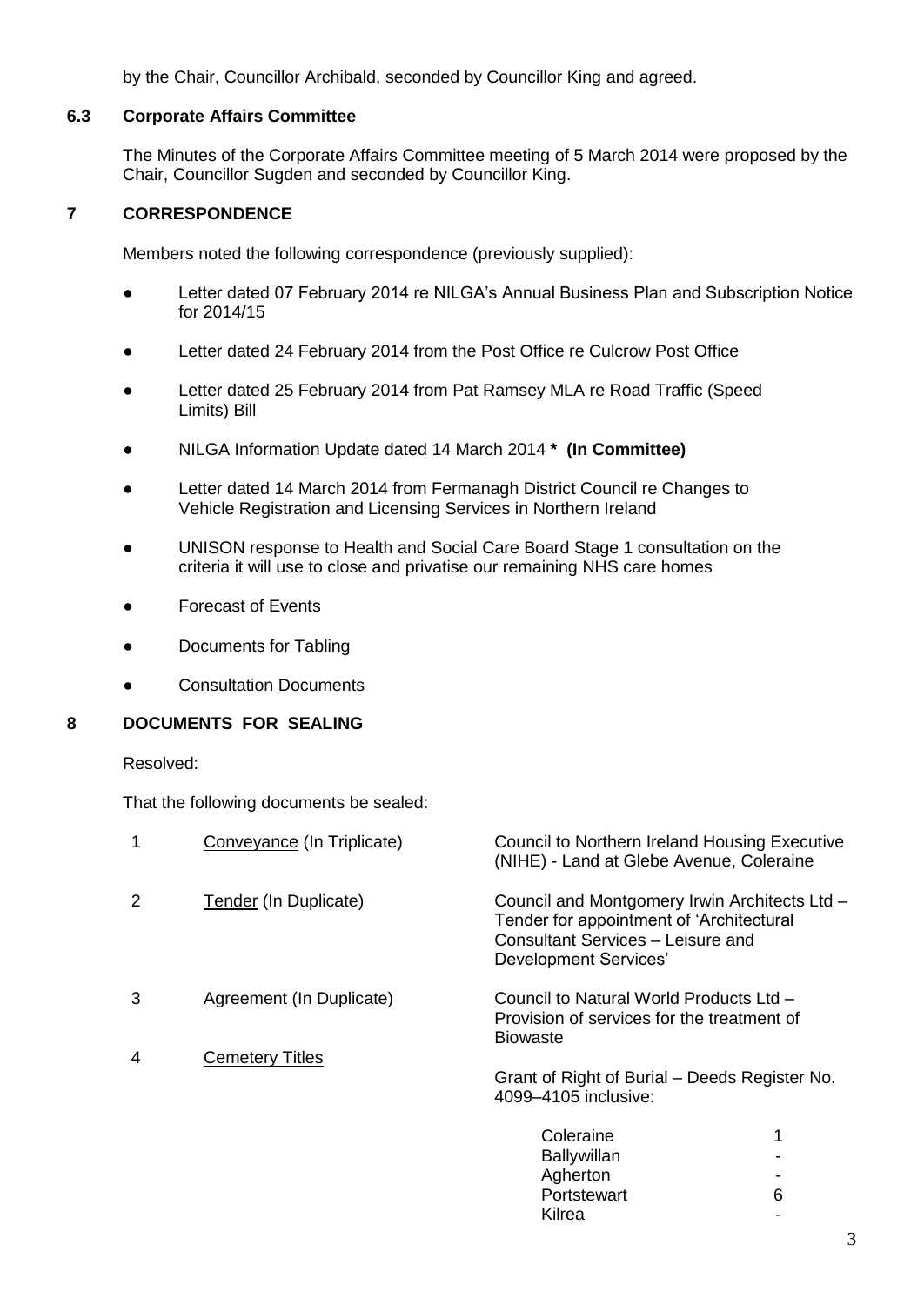| <b>Meeting</b> | <b>Planning Committee</b>                                                                                                                                                                                                                      |
|----------------|------------------------------------------------------------------------------------------------------------------------------------------------------------------------------------------------------------------------------------------------|
| Date and Time  | 25 March 2014 at 6.30pm                                                                                                                                                                                                                        |
| Location       | Council Chamber, Cloonavin                                                                                                                                                                                                                     |
| Chair          | <b>Councillor Y Boyle</b>                                                                                                                                                                                                                      |
| <b>Present</b> | The Mayor, Councillor D Harding<br>The Deputy Mayor, Councillor M Fielding                                                                                                                                                                     |
|                | Aldermen P Fielding, M Hickey, N Hillis and J McClure<br>Councillors C Alexander, C Archibald, D Barbour, T Clarke, S Cole,<br>G Duddy, B Fitzpatrick, R Holmes, W King, M Knight-McQuillan, R Loftus,<br>W McCandless, S Quigley and C Sugden |
| In attendance  | Ms Jennifer Lundy, Planning Service, Head of Health and Built<br>Environment, Principal Administrative Officer and Acting Business Support<br>Assistant                                                                                        |

# **1 APOLOGIES**

An apology was recorded for Alderman Creelman.

# **2 CHAIR'S BUSINESS**

There was no Chair's business.

# **3 DECLARATIONS OF INTEREST**

There were no Declarations of Interest.

# **4 PLANNING CONSULTATION**

A list of 18 applications was presented for consideration (previously supplied).

# **4.1 Applications Deferred from Previous Meeting**

**Application D1 C/2011/0341/F** Proposed erection of agricultural anaerobic digestion facility and feedstock storage area (SILOS) with a Combined Heat and Power Plant unit (CHP) a gas flare stack, boundary fence, staff car park and associated works to access road (amended access details) at lands adjacent to 15 Drumslade Road, Coleraine for Marco Taylor.

The opinion of Planning Service was to approve. Alderman Hickey proposed and Councillor King seconded that Council refer the application to the Minister. As an amendment Councillor Duddy proposed and Councillor Barbour seconded that the application be deferred for a further one month to allow Planning Service to consider a number of issues raised by members and that the application be returned to Council. On being put to the meeting, the amendment was carried. Ms Lundy requested that a list of all unresolved Planning issues be compiled and forwarded to the Planning Service.

**Agreed:** That the application be deferred for one month to allow Planning Service to consider a number of issues raised by members and that the application be returned to Council.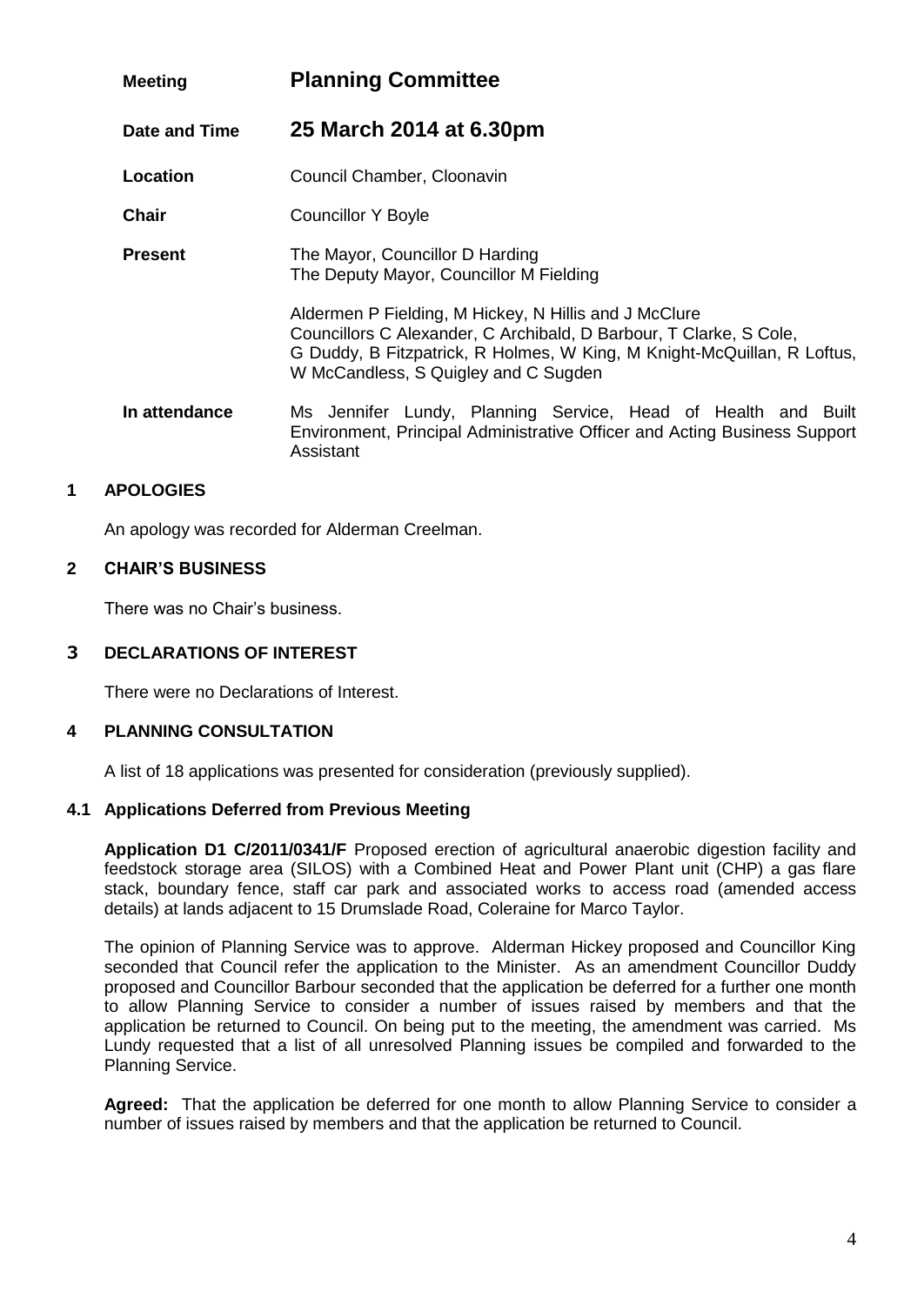**Application D2 C/2012/0498/F** Proposed Two Storey Replacement Dwelling and Attached Garage at 9 Strand Avenue, Portrush for Mr and Mrs J Moss.

The opinion of Planning Service was to refuse. Ms Lundy advised that this application had been withdrawn from the schedule.

**Application D3 C/2013/0044/F** Demolition of existing holiday cottage and garage to be replaced with new holiday dwelling at 14A Glenmanus Road, Portrush for Ian and Pauline Bothwell.

The opinion of Planning Service was to refuse.

**Agreed:** That the application be refused.

**Application D4 C/2013/0078/F** Proposed retention of use of part of domestic garage as a part-time hairdressing unit (Treatment by appointment only) at 115 Edenbane Road, Kilrea for M/s M Doherty.

The opinion of Planning Service was to approve. It was proposed by Councillor Loftus and seconded by Alderman Hickey that Council accepts the recommended approval. During lengthy discussion, a number of issues were raised regarding access, traffic volume, enforcement and economic weighting applied to application. Committee noted that the Minister had become involved in the application on behalf of the objectors.

As an amendment Councillor Knight-McQuillan proposed and Councillor Clarke seconded that this application be deferred for a second office meeting. On being out to the meeting the amendment was carried by voting 15 for and 0 against.

**Agreed:** That the Area Planning Manager be asked to grant a second office meeting and that the application be brought back to Council.

**Application D5 C/2013/0155/F** Amendments to previous approval to incorporate a garage on north side of dwelling 1 and other minor changes at 4 Prospect Road, Portstewart for Mr & Mrs J Matthews.

The opinion of Planning Service was to approve. In response to a query from Cllr Alexander, Ms Lundy undertook to check if objectors had been informed of amendments to the application.

**Agreed:** That the application be held to ensure objectors had been notified of material changes in the application.

**Application D6 C/2013/0263/F** Construction of roof terrace above ground floor games room at 35 Portrush Road, Portstewart for Ms A McVitty.

The opinion of Planning Service was to refuse.

**Agreed:** That the application be refused.

**Application D7 C/2013/0308/F** Alterations and rear extension – ground floor, first floor and attic at 7 Central Avenue, Portstewart for Mr & Mrs Gibson.

The opinion of Planning Service was to refuse.

**Agreed:** That the application be refused.

**Application D8 C/2013/0390/O** Outline planning permission for construction of storey and a half residential dwelling at 42 Sconce Road, Articlave for Ms Hazel Schwarz.

The opinion of Planning Service was to refuse.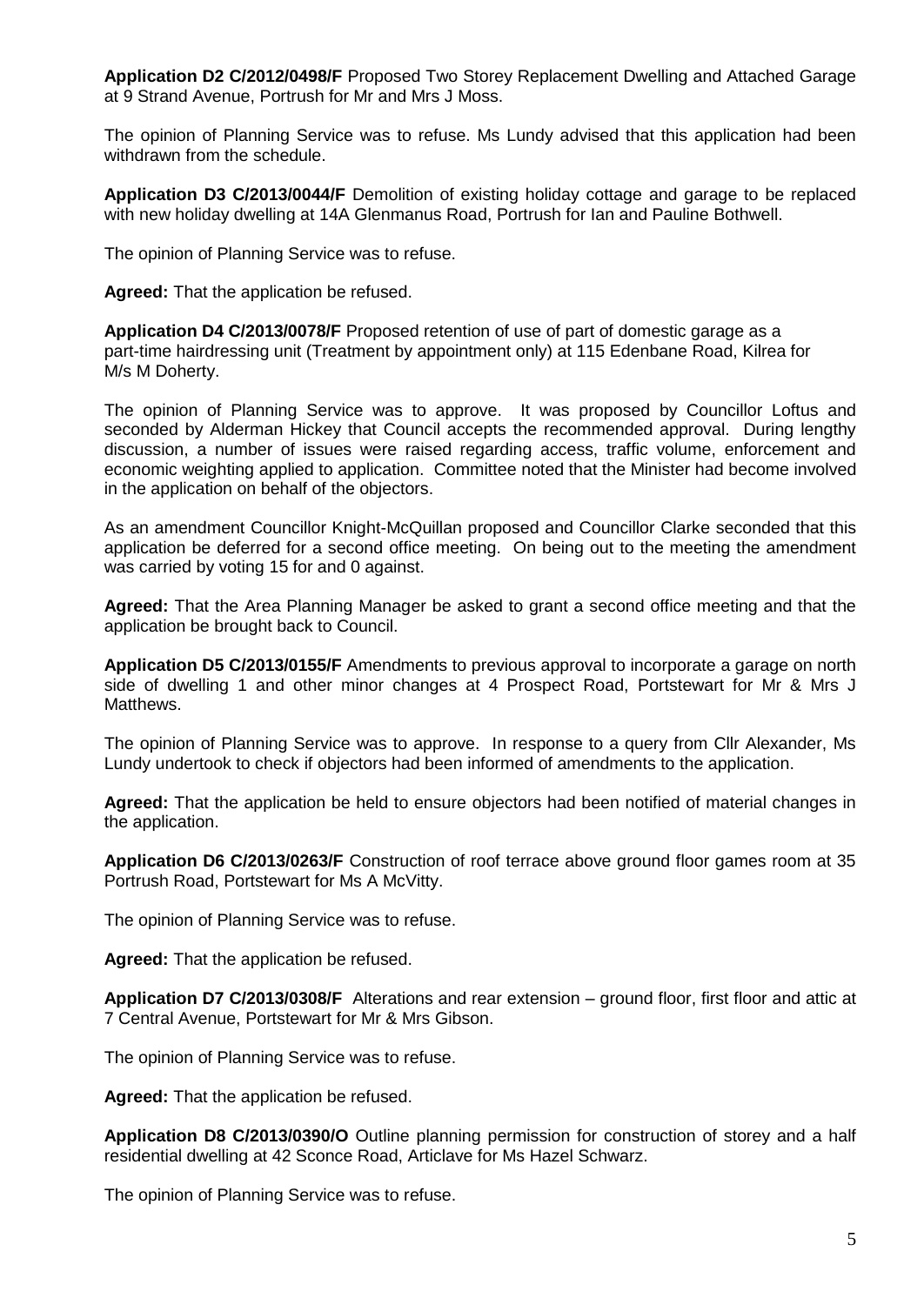**Agreed:** That the application be refused.

**Application D9 C/2013/0397/O** Proposed infill holiday unit between Nos 4 & 8 Ballygelagh Village, Portstewart for Mr H Lynch.

The opinion of Planning Service was to refuse.

Ms Lundy advised that the application had been withdrawn.

**Application D10 C/2013/0403/F** Change of house type application superseding C/2012/0269/F (off-site replacement) adjacent to 43 Temple Road, Garvagh for Higgins Brothers.

The opinion of Planning Service was to approve.

**Agreed:** That the application be approved.

**Application D11 C/2013/0416/F** General purpose agricultural storage building at rear of No. 31 Ballyrashane Road, Coleraine for Mr S Lyons.

The opinion of Planning Service was to refuse.

**Agreed:** That the application be removed for MLA Meeting.

#### **4.2 New Applications**

Ms Lundy enlarged on the new applications listed on the planning schedule and the recommendations were accepted subject to the following:

**Application No C/2013/0233/F** Change of use from Retail Shop to Doughnut Shop/Takeaway at 51 The Promenade, Portstewart for Mr Noel Johnston.

The opinion of the Planning Service was to approve.

**Agreed:** On the proposal of Councillor Fitzpatrick and seconded by Councillor Duddy that the application be deferred for one month to facilitate an office meeting on the grounds that all material planning considerations had not been assessed.

**Application No C/2013/0482/O** Infill outline application for a domestic rural dwelling and associated garage 93m East of 10 Maghermore Road, Garvagh, Coleraine for Mr John Linton.

The opinion of Planning Service was to refuse.

**Agreed:** On the proposal of Councillor King and seconded by Councillor Knight-McQuillan that the application be deferred for one month to facilitate an office meeting on the grounds that all material planning considerations had not been assessed.

**Application No C/2013/0503/A** Billboard signage (3.8 x 1.95m) at 12-14 The Diamond, Portstewart for Sedar Ltd.

The opinion of Planning Service was to refuse.

**Agreed:** On the proposal of Alderman Hickey and seconded by Councillor Fitzpatrick that the application be deferred for one month to facilitate an office meeting on the grounds that all material planning considerations had not been assessed.

**Application No C/2014/0009/F** Two no infill Dwellings and Garages 78m NE of 40 Craigahulliar Road, Portrush for Mr R J Kyle.

The opinion of Planning Service was to refuse.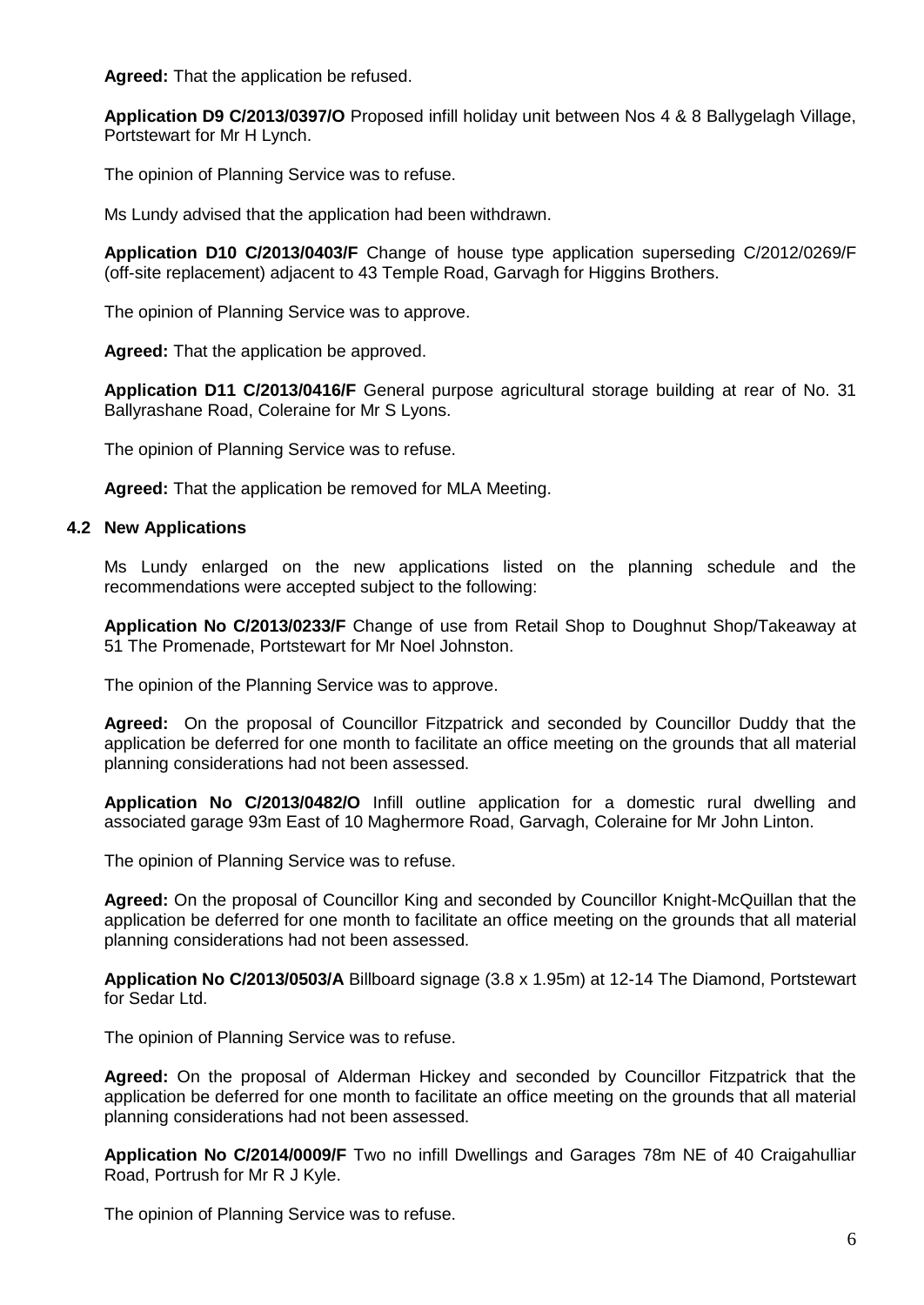**Agreed:** On the proposal of Councillor Knight-McQuillan and seconded by Councillor Duddy that the application be deferred for one month to facilitate an office meeting on the grounds that all material planning considerations had not been assessed.

# **5 OFFICE MEETINGS**

It was noted that the Office Meetings would be held on Friday 11 April 2014.

# **7 GENERAL PLANNING ISSUES**

# **7.1 Resubmitted Application for Windmill at 39 Ballylagan Road - David Campbell**

Councillor King requested an update on this application. Ms Lundy confirmed that Planning Service was currently looking at the application and would hope to bring a decision to Council in the next few weeks.

# **7.2 11a Seaview Drive, Portstewart**

In response to a query from Alderman Hickey, Ms Lundy undertook to check an enforcement issue at this location and report back to Alderman Hickey.

# **8 CORRESPONDENCE**

#### **8.1 Planning Application C/2011/0311 – Strandview, Portstewart**

Members' attention was drawn to copy of letter 28 February 2014 from Mr M Durkhan, Minister of the Environment and copy of correspondence dated 17 March 2014 from Mr Liam Butcher, Strandview Resident to the Minister (previously supplied). Council was advised that the Minister had visited the site with objectors and that the application was being processed by Planning Service. It was noted that objectors would be notified by Planning Service after amended plans were received and reviewed.

# **8.2 Northern Ireland Environment Agency**

Consideration was given to the report on the NIEA's proposed listings (previously supplied).

**Agreed:** To offer no objections to:

- Wayside Cottage, 52 Loguestown Road, Coleraine remaining as B2 listing status.
- The amendment to the 11<sup>th</sup> List of Buildings of Special Architectural or Historic Interest. Second Presbyterian Church, Main Street, Garvagh de-listing.
- 57<sup>th</sup> and 58<sup>th</sup> List of Buildings of Special Architectural or Historic Interest, this being Northern Constitution, 18 Railway Road, Coleraine and Garvagh High School, 142 Main street, Garvagh.

# **8.3 The Planning (General Development) Amendment Order (NI) 2014**

Members' attention was drawn to correspondence dated 28 February 2014 from DOE Planning Policy Division notifying Council that this legislation came into effect on 10 March 2014.

# **9 ANY OTHER BUSINESS**

There was no other business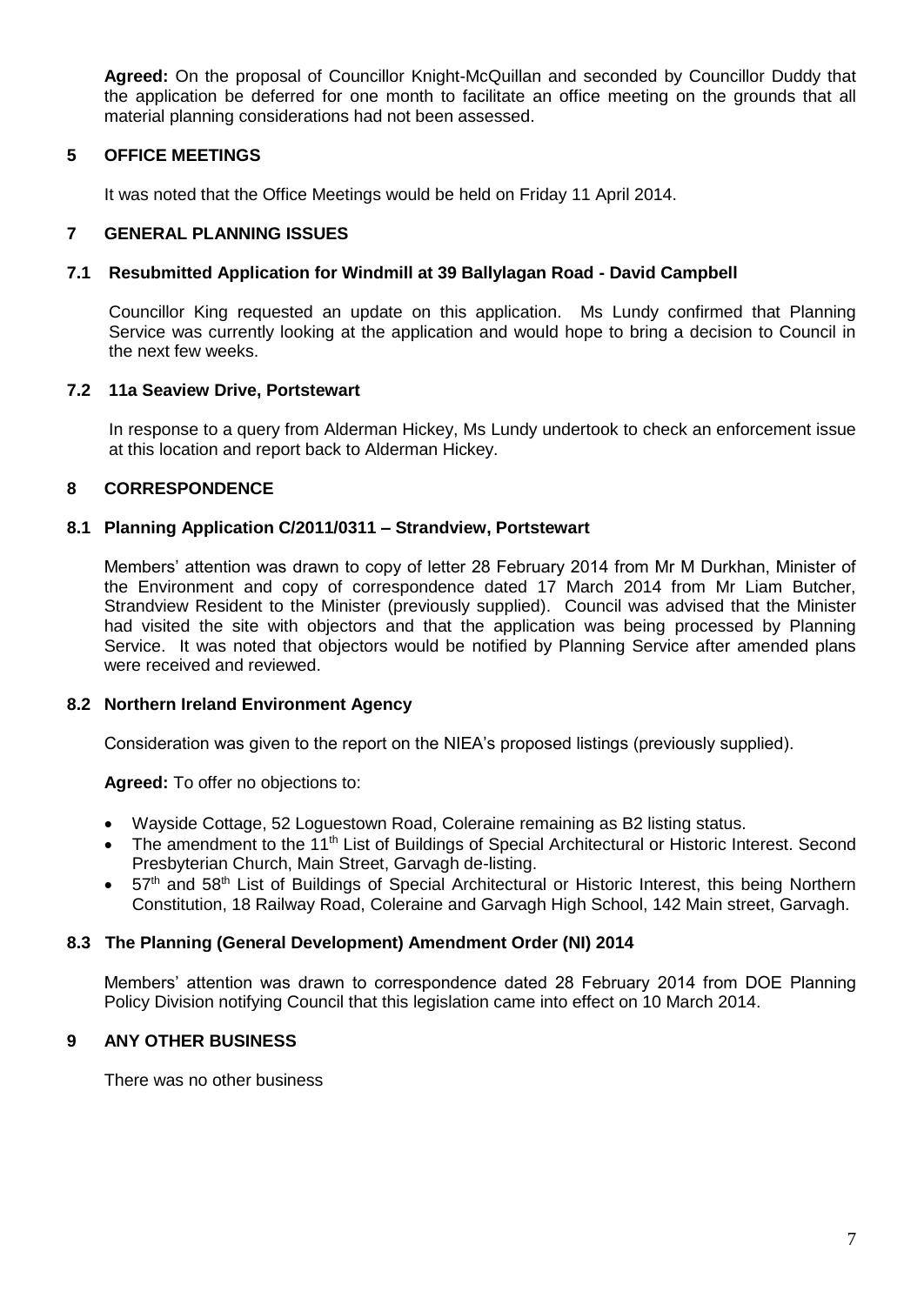| <b>Meeting</b>       | <b>Environmental Services Committee</b>                                                                                                                                                      |  |
|----------------------|----------------------------------------------------------------------------------------------------------------------------------------------------------------------------------------------|--|
| <b>Date and Time</b> | 1 April 2014 at 6.30pm                                                                                                                                                                       |  |
| Location             | Bann View Committee Room, Cloonavin                                                                                                                                                          |  |
| <b>Chair</b>         | Councillor C Archibald                                                                                                                                                                       |  |
| <b>Present</b>       | Councillors T Clarke, S Cole, G Duddy, B Fitzpatrick, R Holmes and R<br>Loftus                                                                                                               |  |
| In attendance        | Chief Executive, Interim Director of Environmental Services, Head of<br>Estates and Facilities, Principal Environmental Health Officer and Business<br>Support & Administration Manager (CE) |  |

# **1 ENIVRONMENTAL SERVICES DEPARTMENT - RESPONSIBILITIES**

The Chief Executive reported on the following acting-up arrangements for the Environmental Services Department:

- Mr Aidan Mullan had been appointed Interim Director of Environmental Services
- Mr John Richardson would take responsibility for Estates and Facilities
- In the absence of the Head of Health and Built Environment, Mrs Catherine McNally, Mrs Alexis Bloomfield, Mr Rory Donnelly and Mr Martin McCook would cover the role in rotation.

# **2 APOLOGIES**

An apology was recorded for Councillor King.

# **3 CHAIR'S BUSINESS**

There was no Chair's business.

# **4 DECLARATIONS OF INTEREST**

No declarations of interest were stated.

# **5 REQUESTS FOR PRESENTATIONS**

A request from Vineyard Compassion to make a presentation to Council was considered.

During a period of discussion, a proposal by Councillor Cole that the presentation be heard at a meeting of Council failed to find a seconder.

**Recommended:** On the proposal of Councillor Loftus and seconded by Councillor Duddy, that the presentation be received at a meeting of the Environmental Services Committee.

# **6 ENVIRONMENTAL SERVICES' REPORT**

# **6.1 Entertainment Licence**

# **6.1.1 Outdoor Concert, Portrush Recreational Grounds 14 May 2014**

An application for grant of an Outdoor Entertainment Licence was considered for:

 Coleraine and District Motor Club International North West 200 for the period 14 May 2014.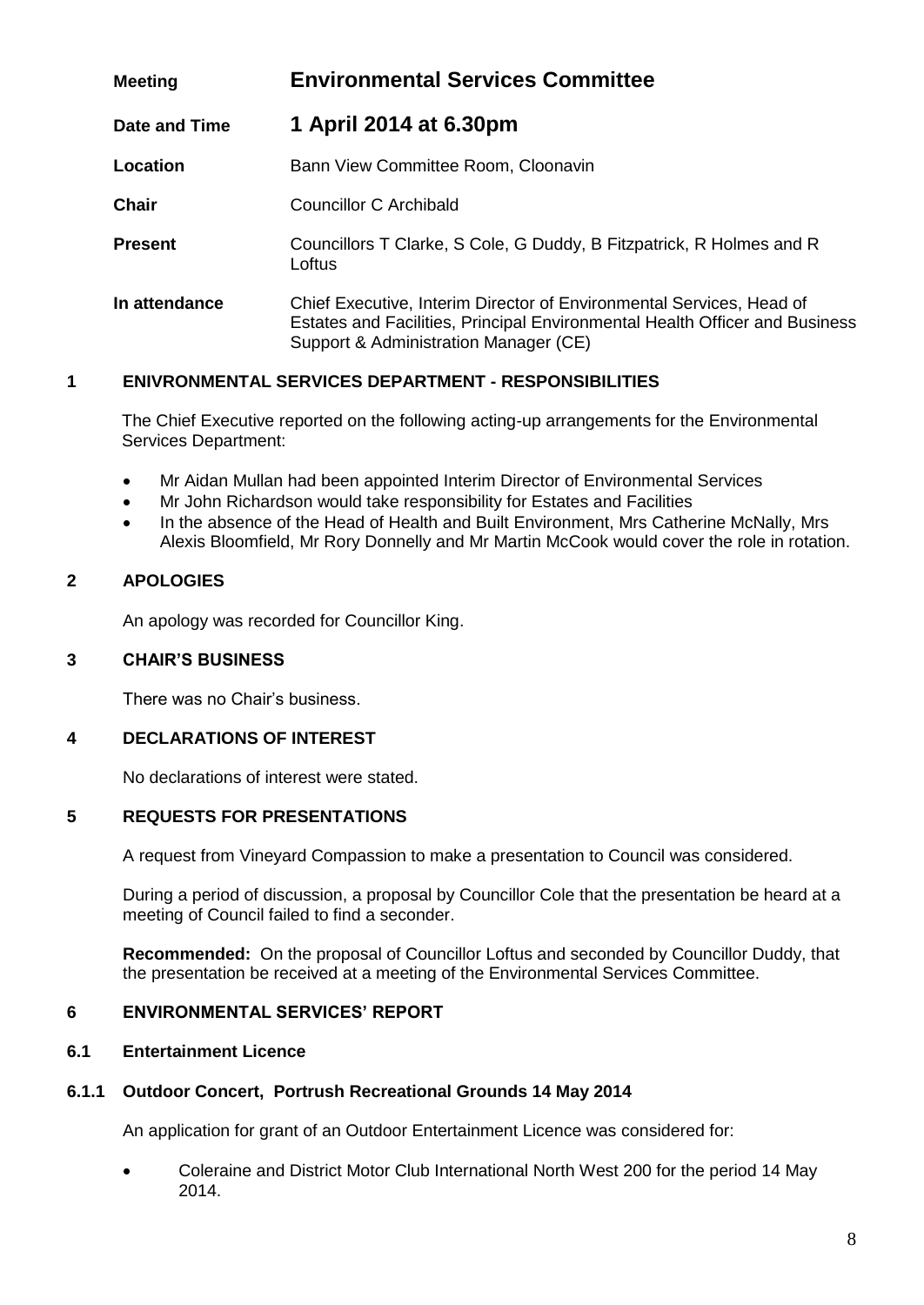**Recommended:** That the licence be issued as applied for.

# **6.2 Street Trading**

# **6.2.1 Variation of a Stationary Street Trading Licence at Dunhill Road Lay-by at Macosquin**

An application had been received from Mr William James Millar to vary his existing Street Trading licence, which had been held for 14 years, to include Mr Malachy Sweeney.

Consideration was given to Council's Stationary Licence Policy and the Chief Executive outlined the pertinent issues which applied to this request. He further advised that the requirements of Section 8(1) of the Street Trading Act 2001 required that only one individual could hold a licence viz*: "a council shall refuse an application for a grant, renewal or variation of street trading licence if the applicant is not an individual".*

**Recommended:** On the proposal of Councillor Fitzpatrick and seconded by Councillor Holmes, that Council vary the Street Trading Licence and replace Mr Millar's name with that of Mr Sweeney.

# **6.3 Affordable Warmth**

Consideration was given to a draft response to the Department for Social Development's (DSD) Consultation, "From Fuel Poverty to Achieving Affordable Warmth" (previously supplied).

**Recommended:** That Council approve the draft Consultation response to DSD prior to submission for 9 May 2014.

#### **6.4 For Information**

#### **6.4.1 Underground Buried Metallic Pipework Carrying Liquefied Petroleum Gas (LPG) Initiative**

Members noted that from 1 April 2014 Council would be working in partnership with the Health and Safety Executive for Northern Ireland (HSENI) to focus on an initiative to increase the awareness of duty holders as to the risks associated with underground metallic work.

# **6.4.2 Building Control Report**

Information relating to the processing of Building Control and Property Certificate applications during the period 22 February – 19 March 2014 was noted as follows:

Applications: 13 applications had been received for assessment; 9 applications were awaiting assessment, 1 had been rejected and 12 referred to agents requesting further information.

Recommendations: 59 applications had been recommended for Building Control approval.

Inspections: 401 inspections had been carried out during this period, 98 schemes had been commenced and 97 completed.

# **6.4.3 Outcome of Legal Proceedings**

#### **The Litter (NI) Order 1994**

| Defendant: | Mr Samuel Norton, 17 Killowen Street, Coleraine                  |
|------------|------------------------------------------------------------------|
| Result:    | Fine £100; Legal Costs £300; Court Costs £19; Offender Levy £15. |

ii) Defendant: Mr William Price, 634 Glenmanus Park, Portrush Result: Fines £100 and £50; Costs £100; Court Costs £19; Offender Levy £15.